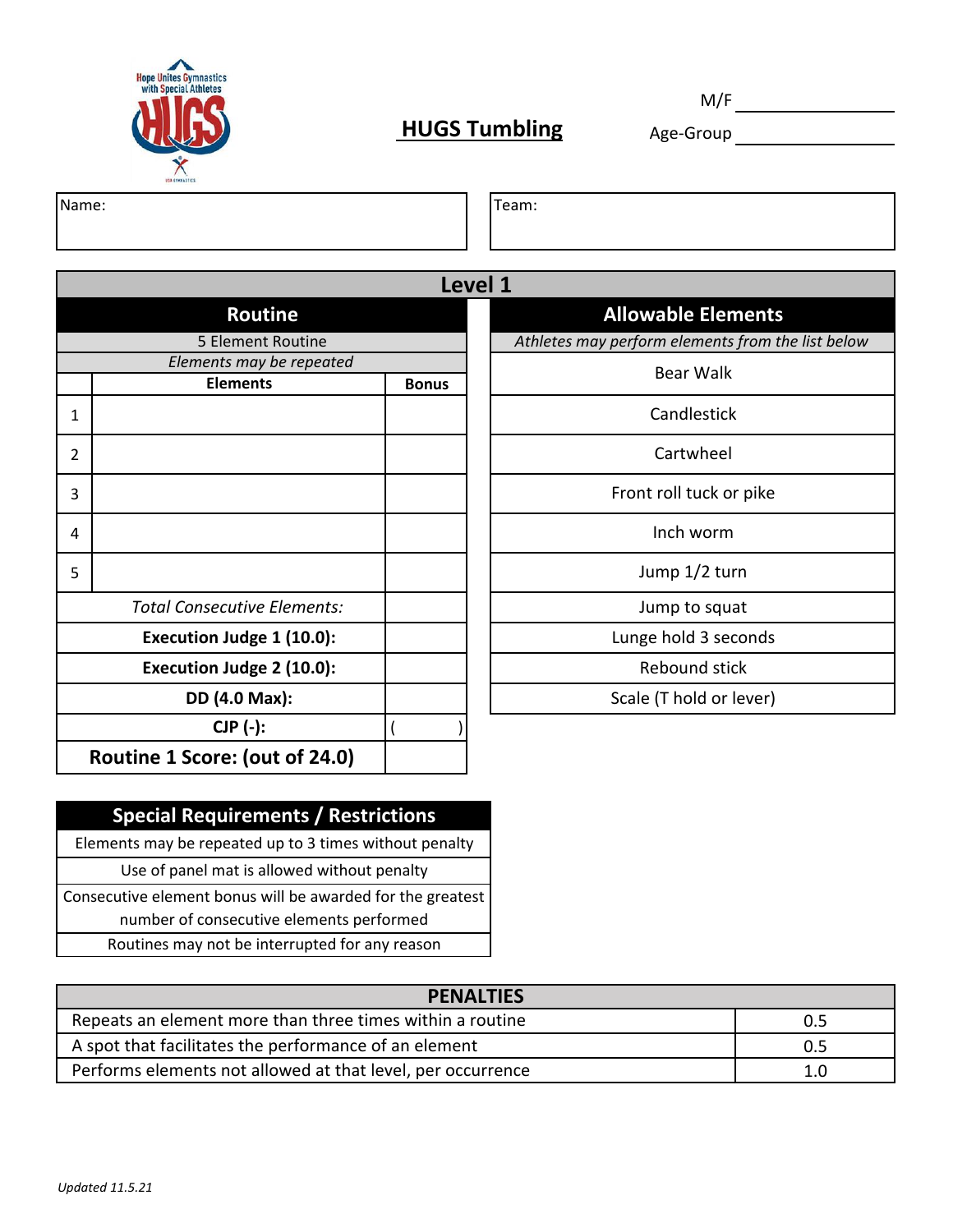

# **HUGS Tumbling** Age-Group

M/F

Name:

Team:

|                |                                    |              | <b>Level 2</b> |
|----------------|------------------------------------|--------------|----------------|
|                | <b>Routine</b>                     |              |                |
|                | 5 Element Routine                  |              |                |
|                | Elements may be repeated           |              |                |
|                | <b>Elements</b>                    | <b>Bonus</b> |                |
| $\mathbf{1}$   |                                    |              |                |
| $\overline{2}$ |                                    |              |                |
| 3              |                                    |              |                |
| 4              |                                    |              |                |
| 5              |                                    |              |                |
|                | <b>Total Consecutive Elements:</b> |              |                |
|                | Execution Judge 1 (10.0):          |              |                |
|                | Execution Judge 2 (10.0):          |              |                |
|                | DD (4.0 Max):                      |              |                |
|                | CJP (-):                           |              |                |
|                | Routine 1 Score: (out of 24.0)     |              |                |

### **Allowable Elements** *Athletes may perform elements from the list below*

Backward roll straddle

Back roll tuck

Bridge hold 3 seconds

**Candlestick** 

Cartwheel

Front roll straddle

Front roll tuck or pike

Handstand feet together step down

Jump ½ turn

Jump full turn

### **Special Requirements / Restrictions**

Elements may be repeated up to 3 times without penalty

Use of a panel mat will incur a penalty

Consecutive element bonus will be awarded for the greatest number of consecutive elements performed

Routines may not be interrupted for any reason

| <b>PENALTIES</b>                                            |     |
|-------------------------------------------------------------|-----|
| Repeats an element more than three times within a routine   | 0.5 |
| A spot that facilitates the performance of an element       | 0.5 |
| Performs elements not allowed at that level, per occurrence | 1.0 |
| Use of a panel mat                                          | 1.0 |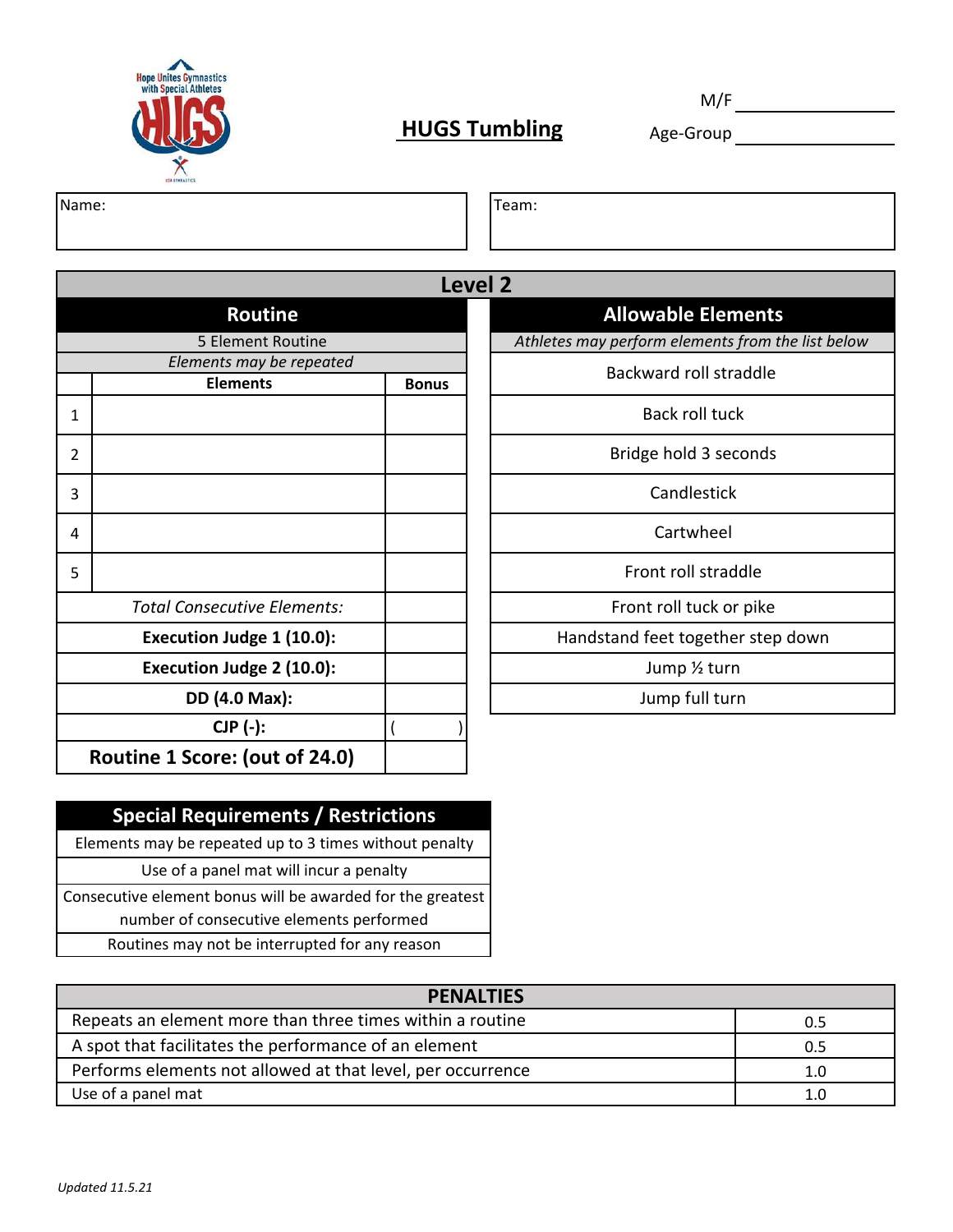

# **HUGS Tumbling** Age-Group **Age-Manual**

M/F

| Name: | eam: |
|-------|------|
|       |      |

|   |                                    | Level 3      |   |                                    |  |  |
|---|------------------------------------|--------------|---|------------------------------------|--|--|
|   | <b>Routine 1</b>                   |              |   | <b>Routine 2</b>                   |  |  |
|   | 5 Element Routine                  |              |   | 5 Element Routine                  |  |  |
|   | Elements may be repeated           |              |   | Elements may be repeated           |  |  |
|   | <b>Elements</b>                    | <b>Bonus</b> |   | <b>Elements</b>                    |  |  |
| 1 |                                    |              | 1 |                                    |  |  |
| 2 |                                    |              | 2 |                                    |  |  |
| 3 |                                    |              | 3 |                                    |  |  |
| 4 |                                    |              | 4 |                                    |  |  |
| 5 |                                    |              | 5 |                                    |  |  |
|   | <b>Total Consecutive Elements:</b> |              |   | <b>Total Consecutive Elements:</b> |  |  |
|   | Execution Judge 1 (10.0):          |              |   | Execution Judge 1 (10.0):          |  |  |
|   | Execution Judge 2 (10.0):          |              |   | Execution Judge 2 (10.0):          |  |  |
|   | DD (4.0 Max):                      |              |   | DD (4.0 Max):                      |  |  |
|   | CJP (-):                           |              |   | $CJP(-):$                          |  |  |
|   | Routine 1 Score: (out of 24.0)     |              |   | Routine 2 Score: (out of 24.0)     |  |  |

| <b>Allowable Elements</b>                              |                                 |  |  |  |
|--------------------------------------------------------|---------------------------------|--|--|--|
| Athletes may only perform elements from the list below |                                 |  |  |  |
| Backbend                                               | Front walkover                  |  |  |  |
| Back walkover                                          | Handstand forward roll          |  |  |  |
| <b>Back Roll free</b>                                  | Handstand to bridge, stand up** |  |  |  |
| Cartwheel                                              | Kickover                        |  |  |  |
| Cartwheel step-in                                      | One arm cartwheel               |  |  |  |
| Front straddle roll                                    | Round off                       |  |  |  |
| **<br>(two elements)                                   |                                 |  |  |  |

| <b>Routine 1</b>                   |              |   | <b>Routine 2</b>                   |              |  |
|------------------------------------|--------------|---|------------------------------------|--------------|--|
| 5 Element Routine                  |              |   | 5 Element Routine                  |              |  |
| Elements may be repeated           |              |   | Elements may be repeated           |              |  |
| <b>Elements</b>                    | <b>Bonus</b> |   | <b>Elements</b>                    | <b>Bonus</b> |  |
|                                    |              | 1 |                                    |              |  |
|                                    |              | 2 |                                    |              |  |
|                                    |              | 3 |                                    |              |  |
|                                    |              | 4 |                                    |              |  |
|                                    |              | 5 |                                    |              |  |
| <b>Total Consecutive Elements:</b> |              |   | <b>Total Consecutive Elements:</b> |              |  |
| Execution Judge 1 (10.0):          |              |   | Execution Judge 1 (10.0):          |              |  |
| Execution Judge 2 (10.0):          |              |   | Execution Judge 2 (10.0):          |              |  |
| DD (4.0 Max):                      |              |   | DD (4.0 Max):                      |              |  |
| $CJP$ $(-)$ :                      |              |   | $CJP$ $(-)$ :                      |              |  |
| Routine 1 Score: (out of 24.0)     |              |   | Routine 2 Score: (out of 24.0)     |              |  |

| <b>Total Score:</b>        |  |  |  |  |
|----------------------------|--|--|--|--|
| Routine 1:                 |  |  |  |  |
| Routine 2:                 |  |  |  |  |
| Total Score (Out of 48.0): |  |  |  |  |
|                            |  |  |  |  |

## **Special Requirements / Restrictions**

Consecutive element bonus will be awarded for the greatest number of consecutive elements performed Routines may not be interrupted for any reason Use of a panel mat will incur a penalty Elements may be repeated up to 3 times without penalty

| <b>PENALTIES</b>                                            |     |
|-------------------------------------------------------------|-----|
| Repeats an element more than three times within a routine   | 0.5 |
| A spot that facilitates the performance of an element       | 0.5 |
| Performs elements not allowed at that level, per occurrence | 1.0 |
| Use of a panel mat                                          |     |